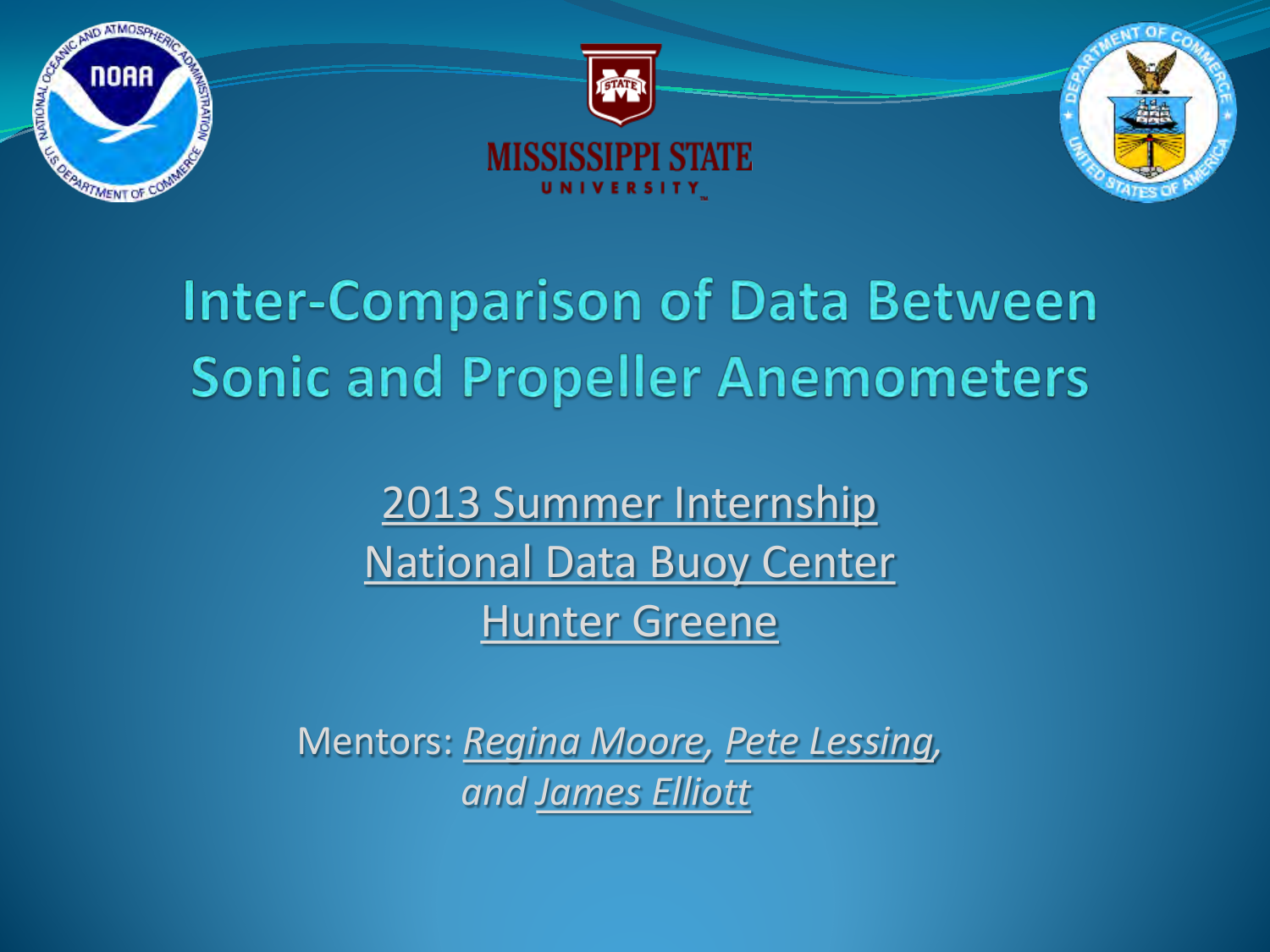# My Background

- **Senior at Mississippi State University**
- Seeking B.S in Geosciences
	- Concentration: Professional Meteorology

#### Mentors:

- Regina Moore- NDBC Engineer
- **Pete Lessing- NDBC Engineer**
- **James Elliott- NTSC Engineer**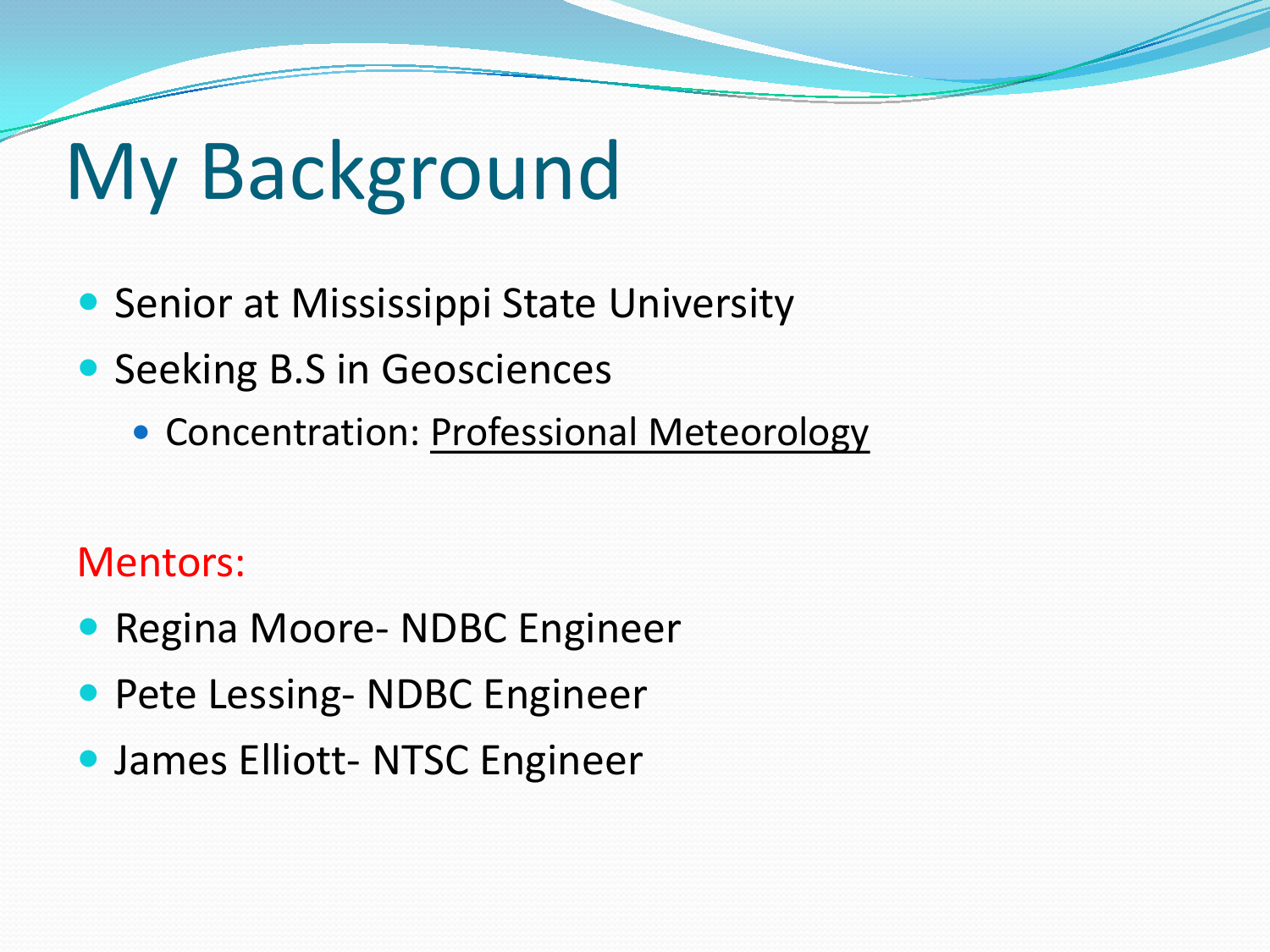# National Data Buoy Center (NDBC)

- Designs, develops, operates, and maintains a network of data collecting buoys and coastal stations.
- Serves as a data assembly center for receiving, quality controlling, and disseminating measurement data.



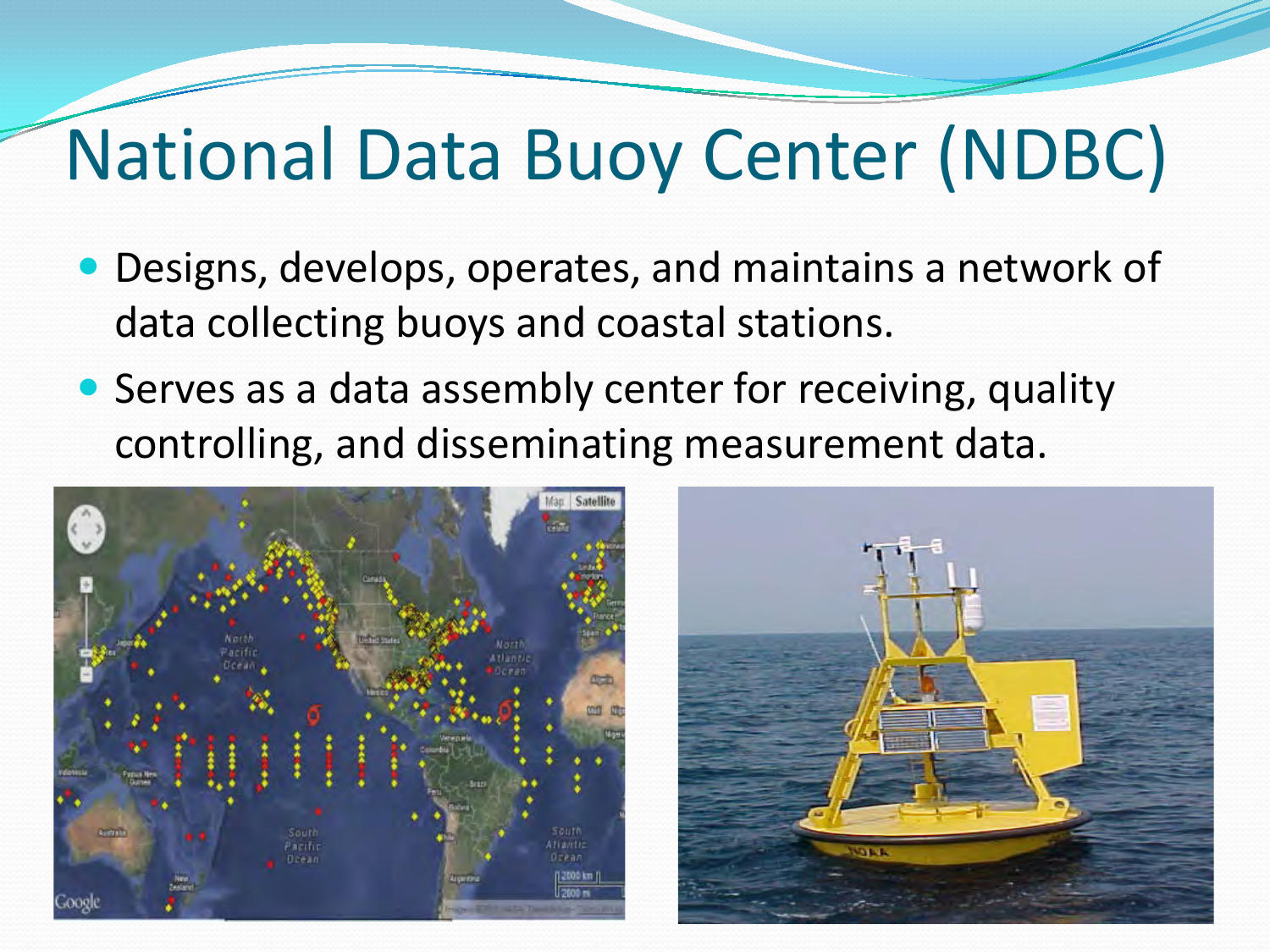## Anemometers

#### **Propeller Anemometer Sonic Anemometer**

- Wind turns the propeller
- Connected to a weather vane
- Weather vane keeps anemometer properly aligned
- **Propeller blades indicate** wind speed while the weather vane shows direction

- Based on time of flight of sonic pulses (ultrasonic sound waves) between pairs of transducers
- Measurements between transducers are combined and calculated to produce a single wind vector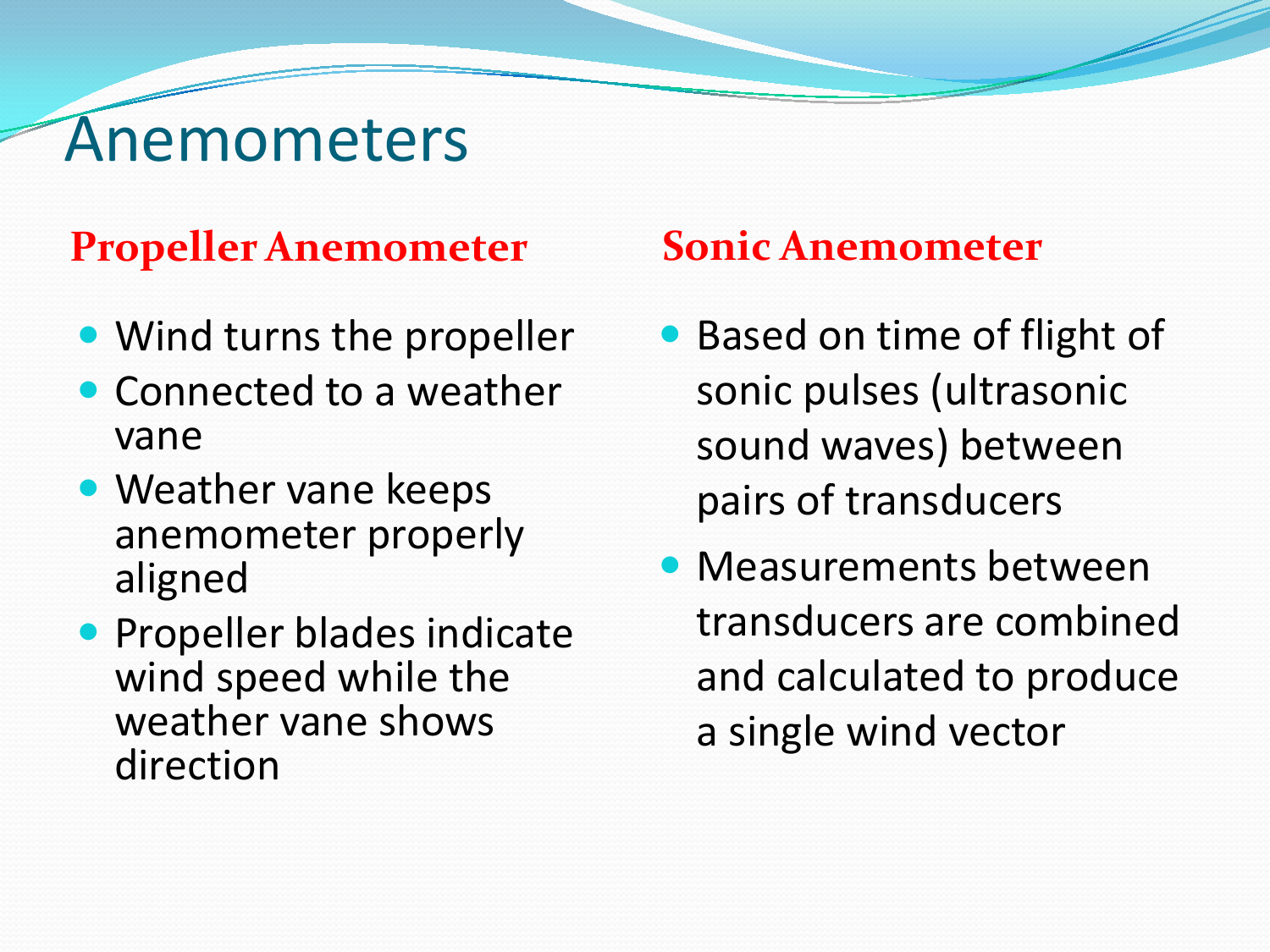## Anemometers

#### **Propeller Anemometer RM Young Model 05103**



- Accurate data
- Main issues are maintenance and longevity

#### **Sonic Anemometer RM Young Model 85106**



- How accurate is the data?
- Requires less maintenance
- Lower threshold speed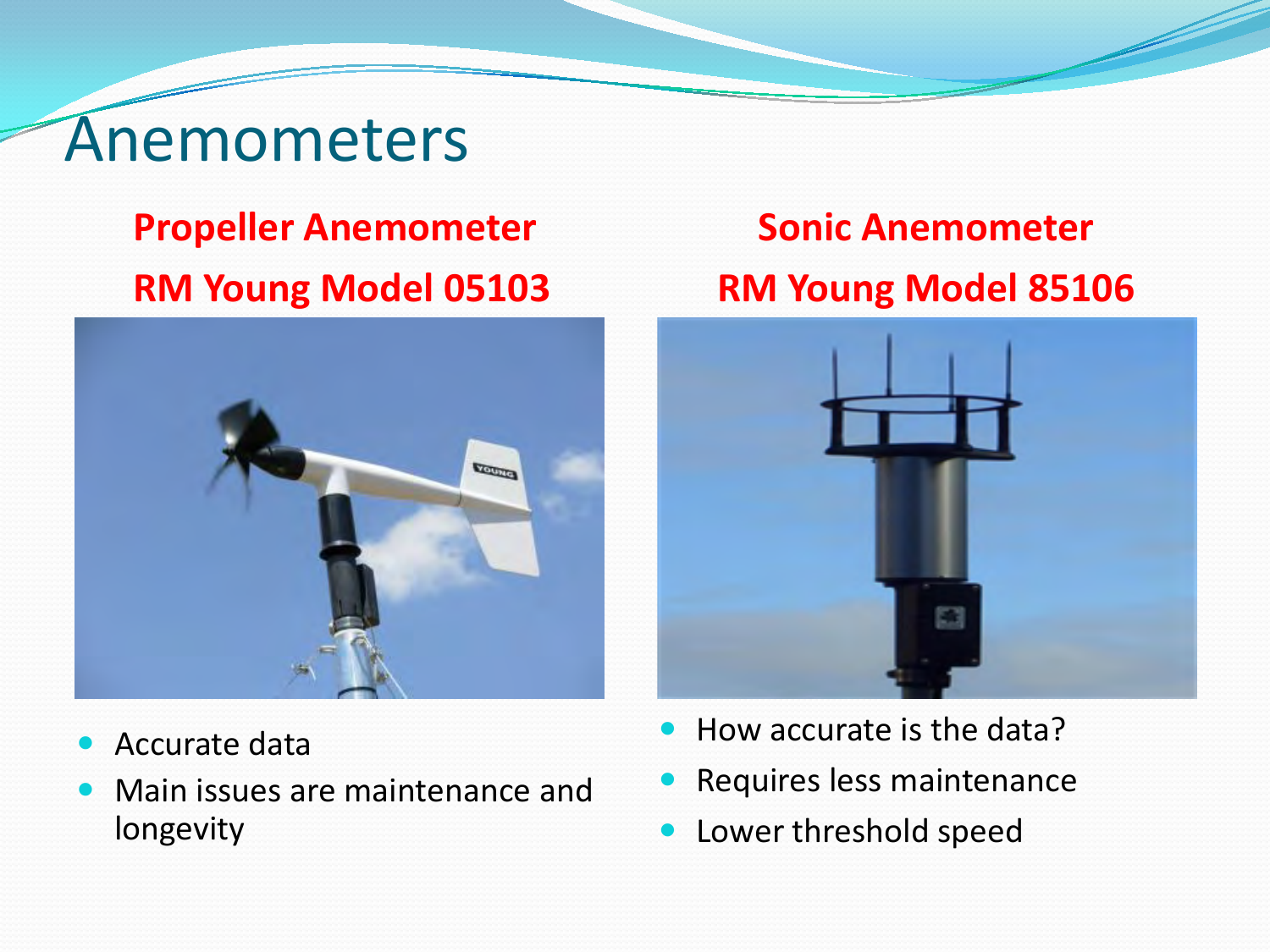### Anemometers Used for Study

Data taken around Hurricane Isaac (8/27/12 – 9/4/12) @ NDBC

- **Test Stand Propeller and** Sonic Anemometers
- OSTF1 Propeller and Sonic Anemometers



Data taken from 6/10/13 – 6/17/13

- **Buoy #41047**
- Buoy #41040

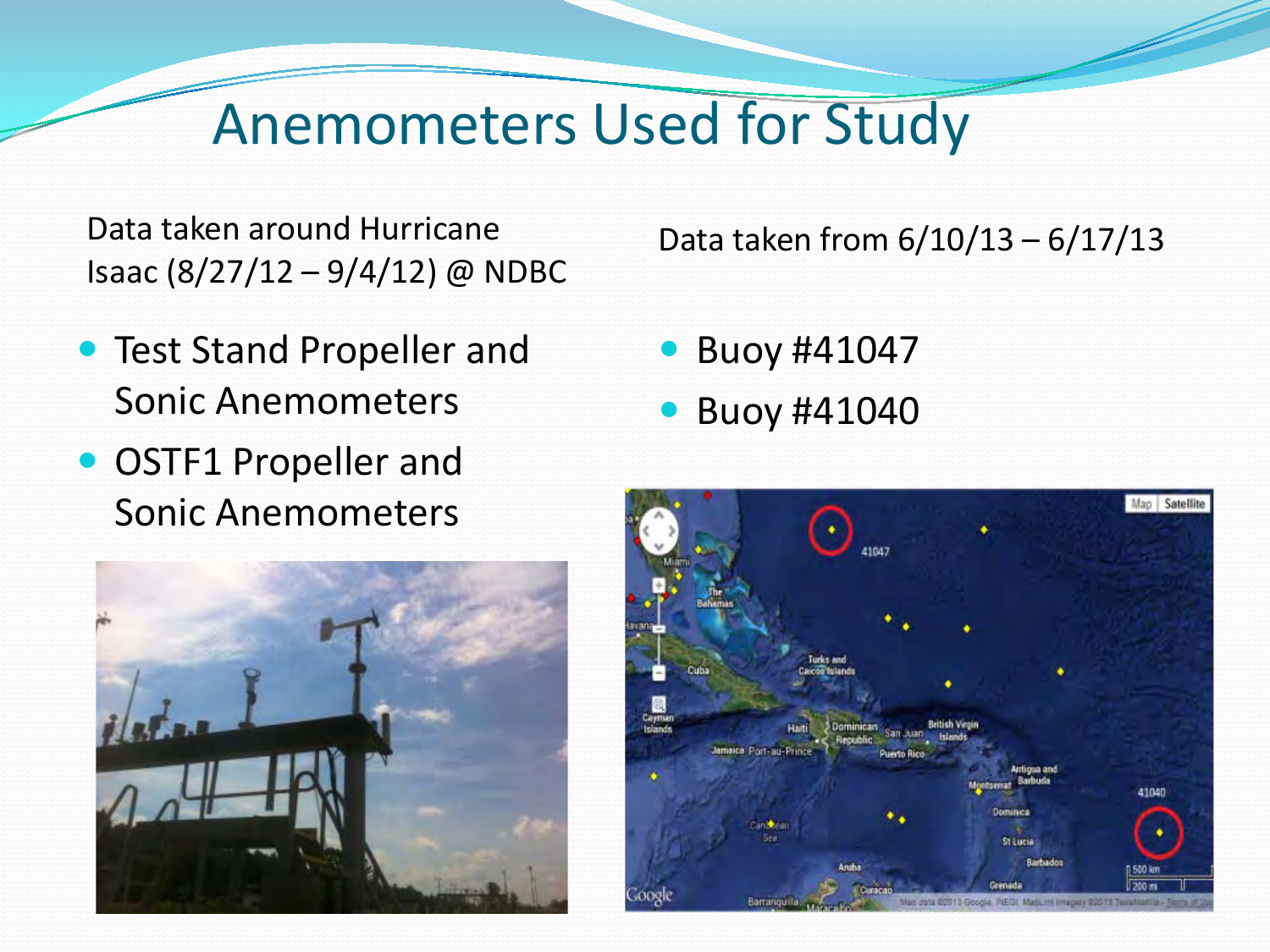# Methods

- Imported large .txt files(nearly 700,000 lines) into Excel, where raw data was organized using VBA scripting to make the data more readable.
- Computed differences between wind speed and direction measurements taken by propeller and sonic anemometers simultaneously.
- Transferred calculated data from Excel to Matlab where further statistical analysis was performed.
- Drafted scripts in Matlab to create informative charts and graphs of calculated data.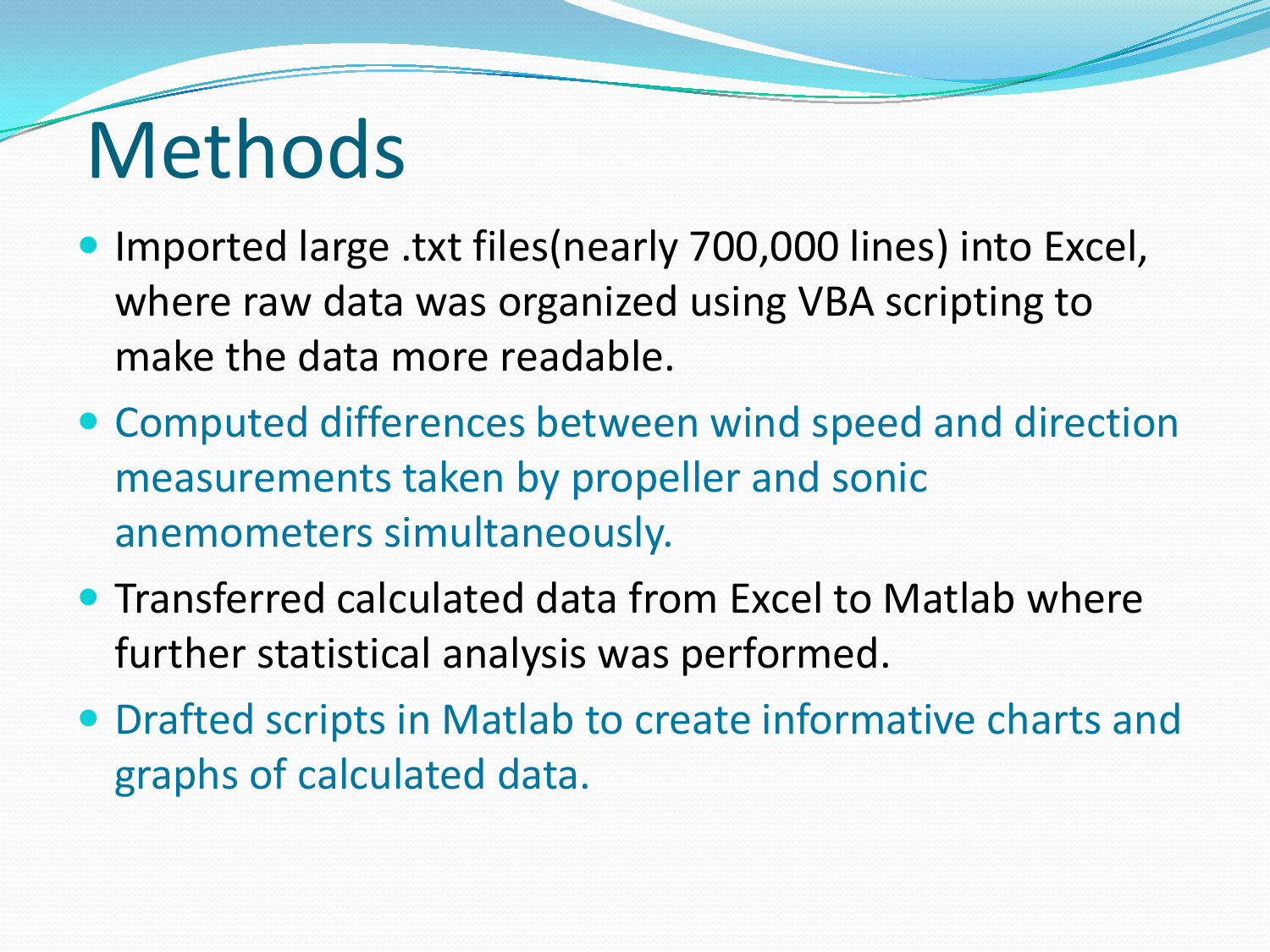# Glitches in the System

• Missing 3 minutes and 15 seconds (195 data points) starting at 9/2/2012 @ 03:03:24 and skipping to 03:06:39.

• Likely a power failure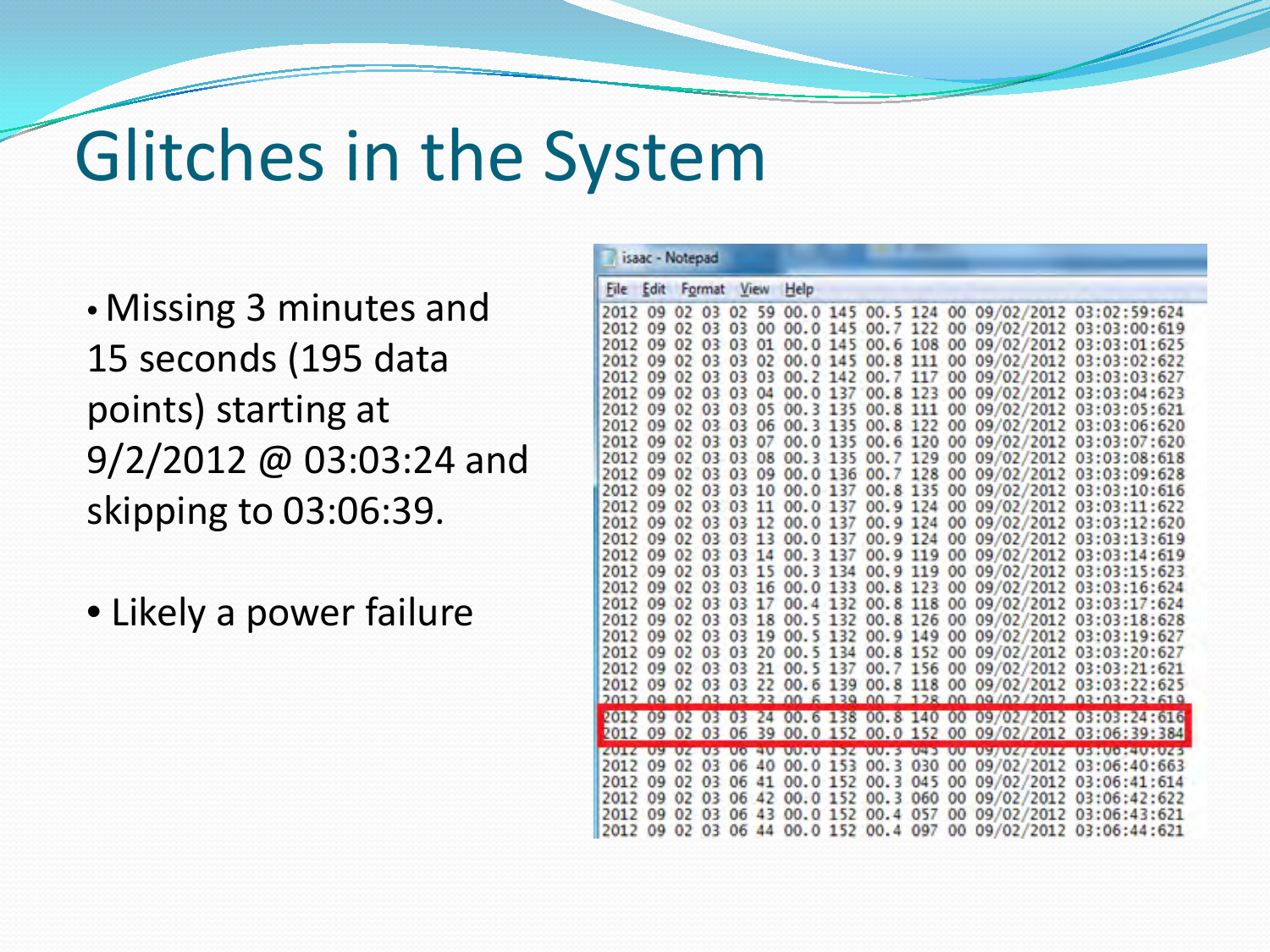## System Limitations

|                            | isaac - Notepad |  |  |  |  |  |                                                                                                                                                                                                                                                                                                                                                                                                                                                                                                                                                                                                                                                                                                                                                                                                                                                                                                                                                                                                                                                                                                                              |  | l = |   |
|----------------------------|-----------------|--|--|--|--|--|------------------------------------------------------------------------------------------------------------------------------------------------------------------------------------------------------------------------------------------------------------------------------------------------------------------------------------------------------------------------------------------------------------------------------------------------------------------------------------------------------------------------------------------------------------------------------------------------------------------------------------------------------------------------------------------------------------------------------------------------------------------------------------------------------------------------------------------------------------------------------------------------------------------------------------------------------------------------------------------------------------------------------------------------------------------------------------------------------------------------------|--|-----|---|
| File Edit Format View Help |                 |  |  |  |  |  |                                                                                                                                                                                                                                                                                                                                                                                                                                                                                                                                                                                                                                                                                                                                                                                                                                                                                                                                                                                                                                                                                                                              |  |     |   |
|                            |                 |  |  |  |  |  | 2012 08 27 14 51 10 01.2 310 02.0 315 00 08/27/2012 14:51:10:622<br>2012 08 27 14 51 11 01.2 312 02.0 326 00 08/27/2012 14:51:11:628<br>2012 08 27 14 51 12 01.4 318 01.9 324 00 08/27/2012 14:51:12:629<br>2012 08 27 14 51 13 01.6 330 01.9 324 00 08/27/2012 14:51:13:625<br>2012 08 27 14 51 14 01.6 325 02.0 324 00 08/27/2012 14:51:14:623<br>2012 08 27 14 51 15 01.7 325 02.1 327 00 08/27/2012 14:51:15:629<br>2012 08 27 14 51 16 01 8 328 02.1 335 00 08/27/2012 14:51:16:628<br>2012 08 27 14 51 18 02.0 332 02.2 338 00 08/27/2012 14:51:18:103<br>2012 08 27 14 51 18 02.2 331 02.5 322 00 08/27/2012 14:51:18:744<br>2012 08 27 14 51 19 02.2 335 02.6 347 00 08/27/2012 14:51:19:626<br>2012 08 27 14 51 20 02.1 337 02.1 343 00 08/27/2012 14:51:20:625<br>2012 08 27 14 51 21 01.9 343 01.9 348 00 08/27/2012 14:51:21:631<br>2012 08 27 14 51 22 01.7 347 01.8 357 00 08/27/2012 14:51:22:628<br>2012 08 27 14 51 23 01.6 353 01.8 004 00 08/27/2012 14:51:23:625<br>2012 08 27 14 51 24 01.6 001 01.9 358 00 08/27/2012 14:51:24:630<br>2012 08 27 14 51 25 01.7 007 01.6 356 00 08/27/2012 14:51:25:624 |  |     | × |
|                            |                 |  |  |  |  |  | 2012 08 27 14 51 26 01.8 028 01.3 022 00 08/27/2012 14:51:26:629<br>2012 08 27 14 51 27 01.6 042 01.8 033 00 08/27/2012 14:51:27:628<br>2012 08 27 14 51 28 01.7 021 01.7 031 00 08/27/2012 14:51:28:631<br>2012 08 27 14 51 29 01.6 020 01.6 017 00 08/27/2012 14:51:29:631                                                                                                                                                                                                                                                                                                                                                                                                                                                                                                                                                                                                                                                                                                                                                                                                                                                 |  |     |   |
|                            |                 |  |  |  |  |  |                                                                                                                                                                                                                                                                                                                                                                                                                                                                                                                                                                                                                                                                                                                                                                                                                                                                                                                                                                                                                                                                                                                              |  |     |   |

**In this image, 2 data points were recorded** at the 18 second mark on 8/27/12 @ 14:51:18.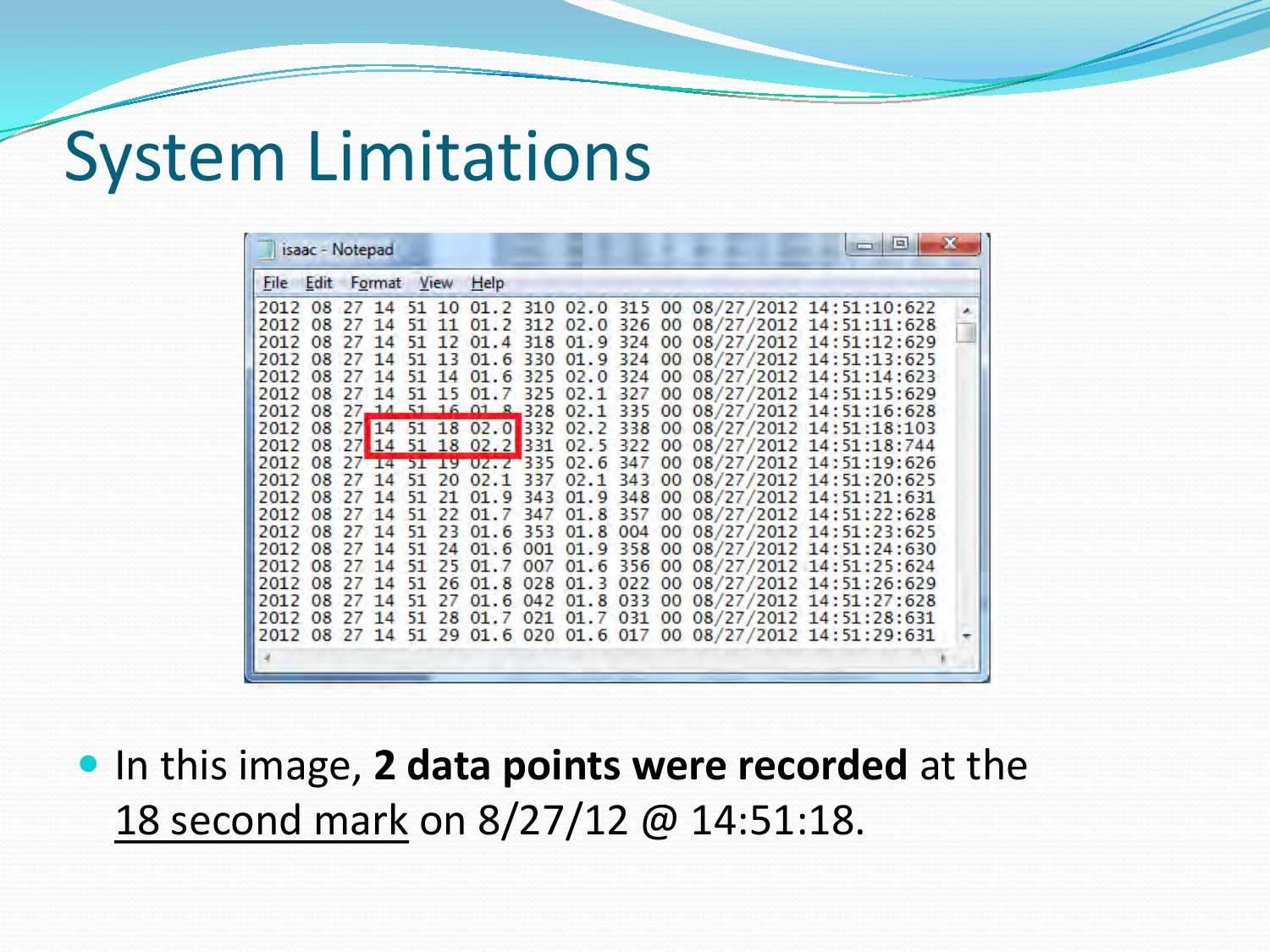# System Limitations

| 日<br><b>RECENT</b><br>isaac - Notepad |  |                       |  |  |      |  |  |  |  |  |                                                                                                                                                                                                                                                                                                                                                                                                                                                                                                                                                                                                                                                                                                                                                                                                                                                                                                                                                                                                                                                                                                                                                                                                                                                                                                                                          |  |  |  |
|---------------------------------------|--|-----------------------|--|--|------|--|--|--|--|--|------------------------------------------------------------------------------------------------------------------------------------------------------------------------------------------------------------------------------------------------------------------------------------------------------------------------------------------------------------------------------------------------------------------------------------------------------------------------------------------------------------------------------------------------------------------------------------------------------------------------------------------------------------------------------------------------------------------------------------------------------------------------------------------------------------------------------------------------------------------------------------------------------------------------------------------------------------------------------------------------------------------------------------------------------------------------------------------------------------------------------------------------------------------------------------------------------------------------------------------------------------------------------------------------------------------------------------------|--|--|--|
|                                       |  | File Edit Format View |  |  | Help |  |  |  |  |  |                                                                                                                                                                                                                                                                                                                                                                                                                                                                                                                                                                                                                                                                                                                                                                                                                                                                                                                                                                                                                                                                                                                                                                                                                                                                                                                                          |  |  |  |
|                                       |  |                       |  |  |      |  |  |  |  |  | 2012 08 27 15 01 07 03.0 321 03.7 308 00 08/27/2012 15:01:07:625<br>2012 08 27 15 01 08 03.1 320 03.9 318 00 08/27/2012 15:01:08:628<br>2012 08 27 15 01 09 03.1 337 03.6 331 00 08/27/2012 15:01:09:622<br>2012 08 27 15 01 10 02.9 333 03.3 330 00 08/27/2012 15:01:10:621<br>2012 08 27 15 01 11 02.8 332 03.6 319 00 08/27/2012 15:01:11:625<br>2012 08 27 15 01 12 02.9 314 04.0 314 00 08/27/2012 15:01:12:627<br>2012 08 27 15 01 13 02.8 332 03.9 319 00 08/27/2012 15:01:13:618<br>2012 08 27 15 01 14 03.0 327 03.7 323 00 08/27/2012 15:01:14:625<br>2012 08 27 15 01 15 03.3 325 03.6 327 00 08/27/2012 15:01:15:630<br>2012 08 27 15 01 16 02.8 328 03.3 340 00 08/27/2012 15:01:16:622<br>2012 08 27 15 01 17 02 3 331 02 2 333 00 08/27/2012 15:01:17:629<br>2012 08 27 15 01 19 01.7 327 01.6 318 00 08/27/2012 15:01:19:096<br>2012 08 27 15 01 19 01 3 328 01 3 308 00 08/27/2012 15:01:19:730<br>2012 08 27 15 01 20 01.0 329 00.9 309 00 08/27/2012 15:01:20:622<br>2012 08 27 15 01 21 00.7 334 01.0 334 00 08/27/2012 15:01:21:625<br>2012 08 27 15 01 22 00.6 336 01.0 331 00 08/27/2012 15:01:22:621<br>2012 08 27 15 01 23 00.4 337 01.2 342 00 08/27/2012 15:01:23:628<br>2012 08 27 15 01 24 00.4 337 01.1 340 00 08/27/2012 15:01:24:620<br>2012 08 27 15 01 25 00.4 337 01.4 339 00 08/27/2012 15:01:25:620 |  |  |  |
|                                       |  |                       |  |  |      |  |  |  |  |  | 2012 08 27 15 01 26 00.5 338 02.0 008 00 08/27/2012 15:01:26:622                                                                                                                                                                                                                                                                                                                                                                                                                                                                                                                                                                                                                                                                                                                                                                                                                                                                                                                                                                                                                                                                                                                                                                                                                                                                         |  |  |  |

- In this image, the same problem occurs exactly 10 minutes and 1 second later. You can see there **are 2 data points recorded** at the 19 second mark on 8/27/12 but @15:01:19.
- Occurs every *10 minutes and 1 second* throughout the file regardless if the hour or day changes.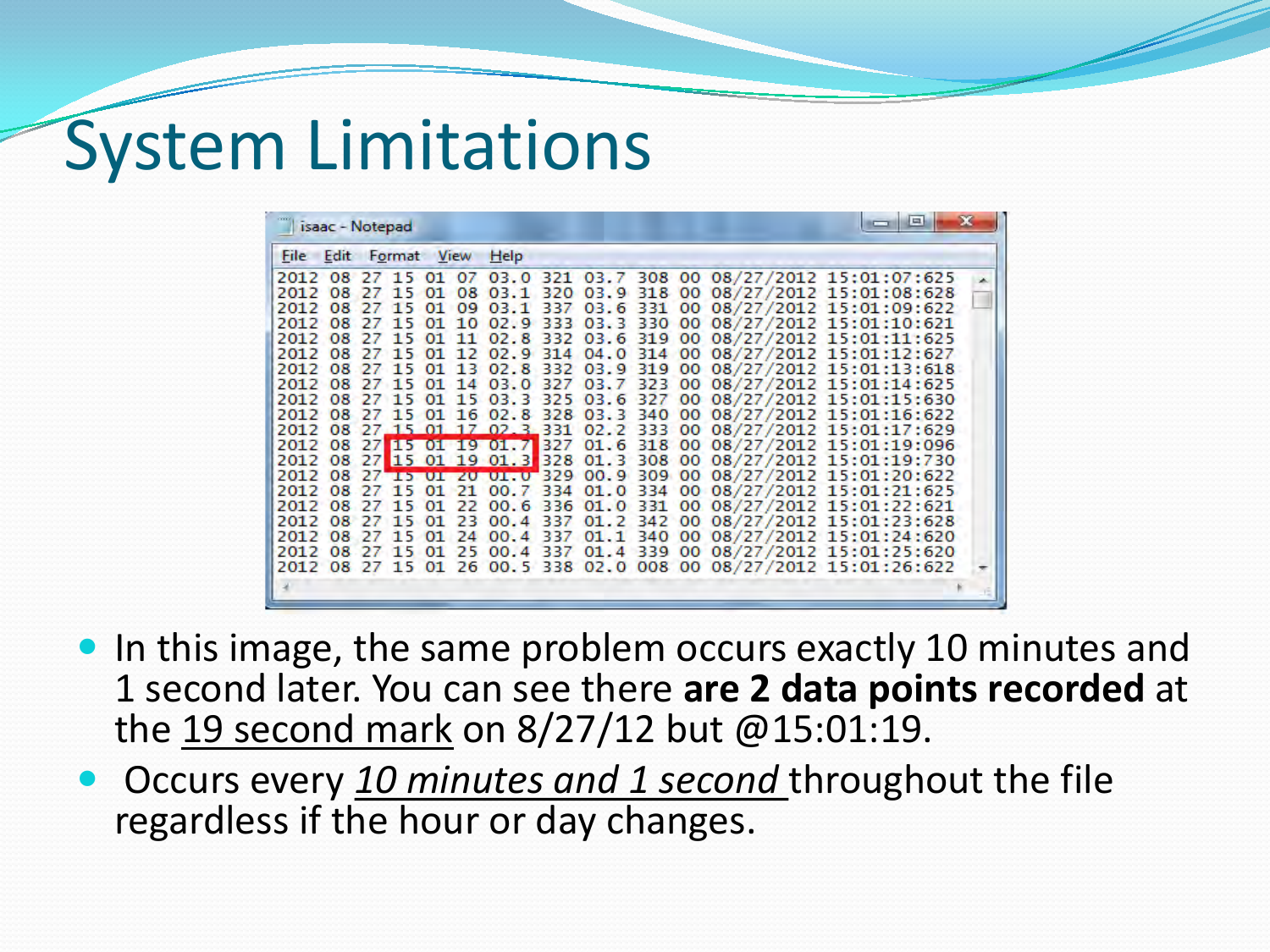## Time Series Results

• 3 Time Series Plots from Isaac

•3rd plot shows absolute error between anemometers

•Data collected every second from 8/27/12 at 14:37:31 UTC to 9/4/12 at 15:06:35 UTC.

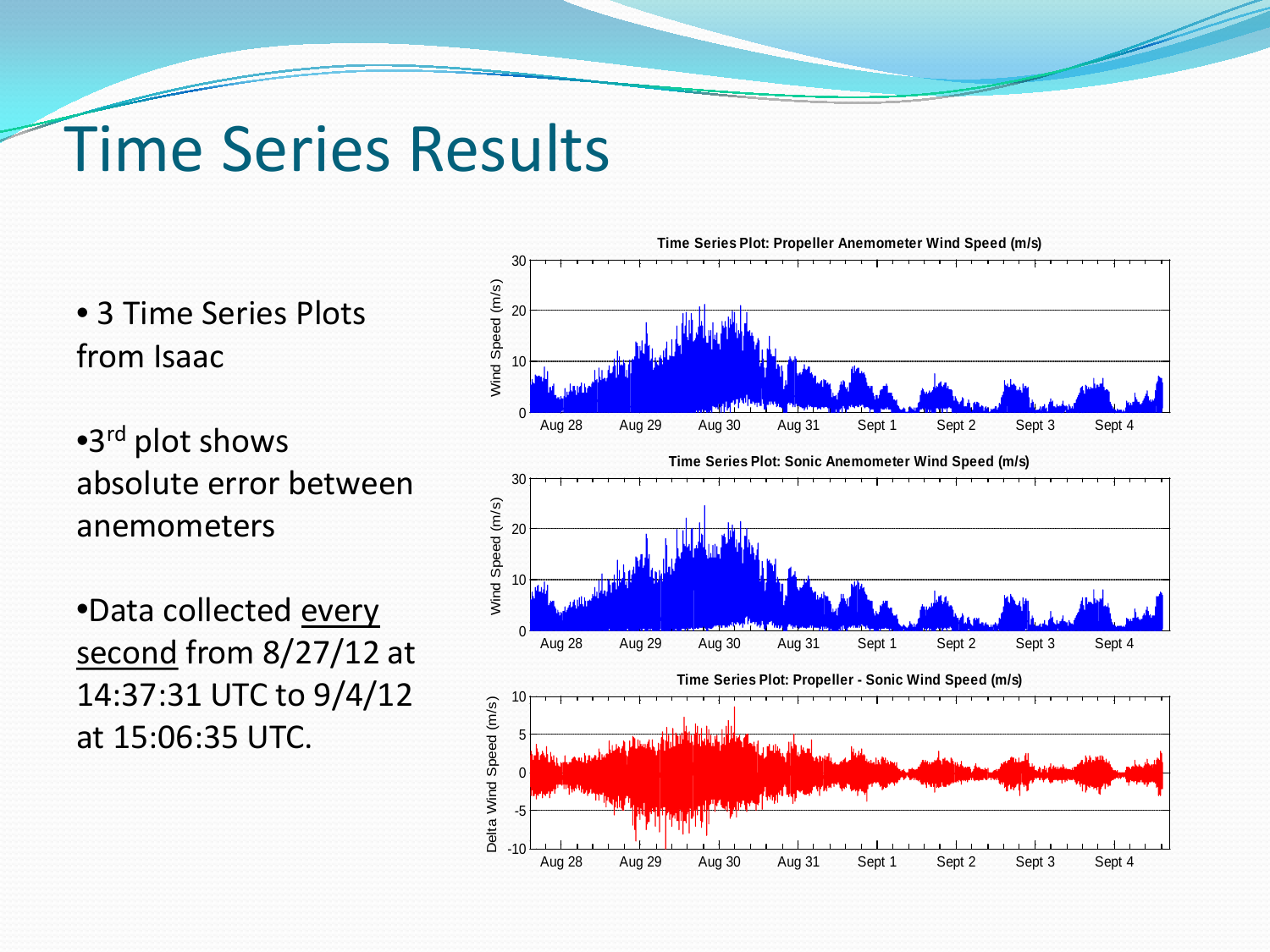## Time Series Results

• 8 bin histogram showing distributions of the absolute error in wind speed from Isaac Time Series Data.

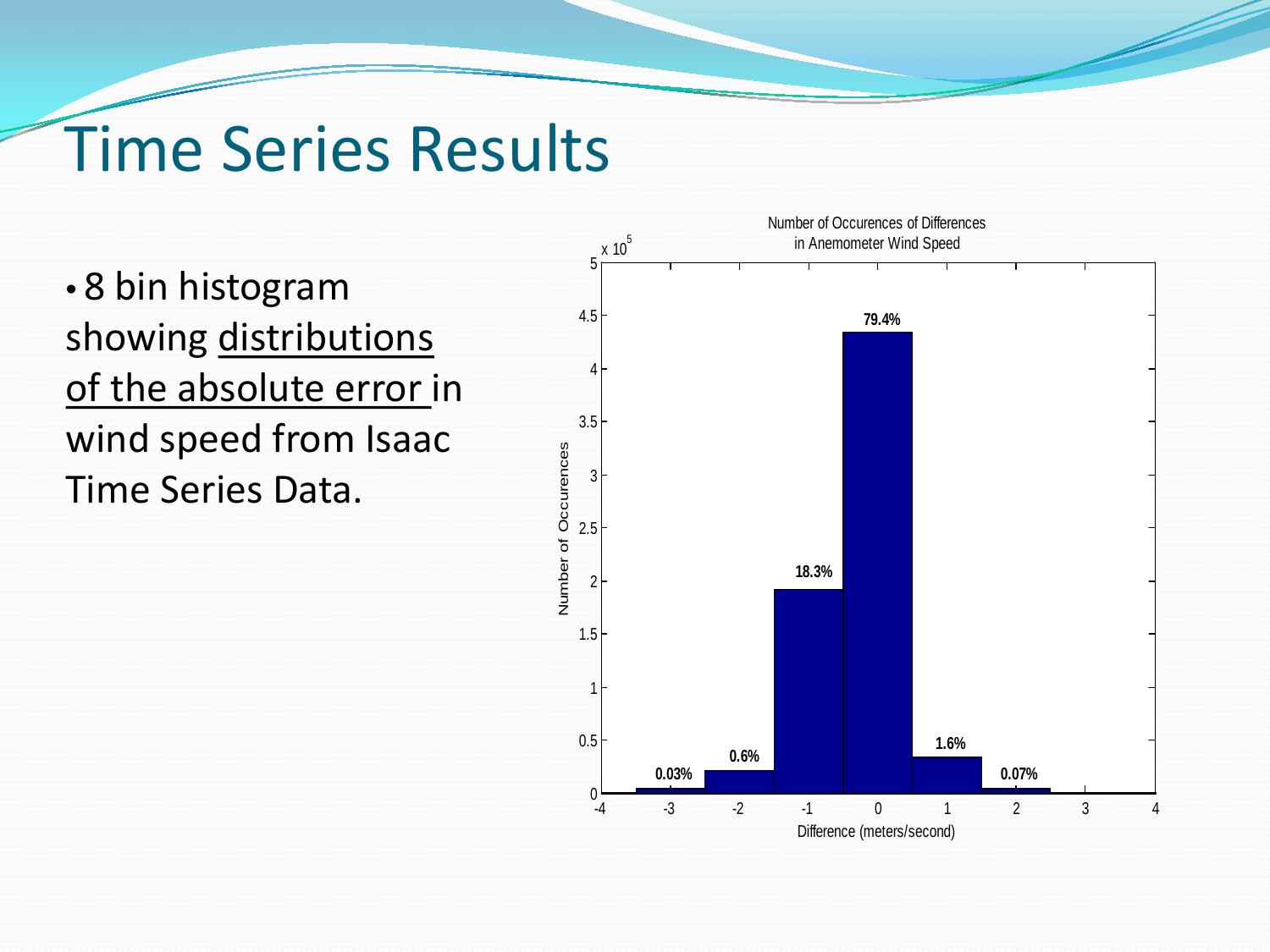## Average Time Series Results

• 2 y-axis plot with blue showing wind speed, and green showing difference in observed direction.

• Differences in measured direction have a tendency to increase when the measured wind speed is at or near 0.

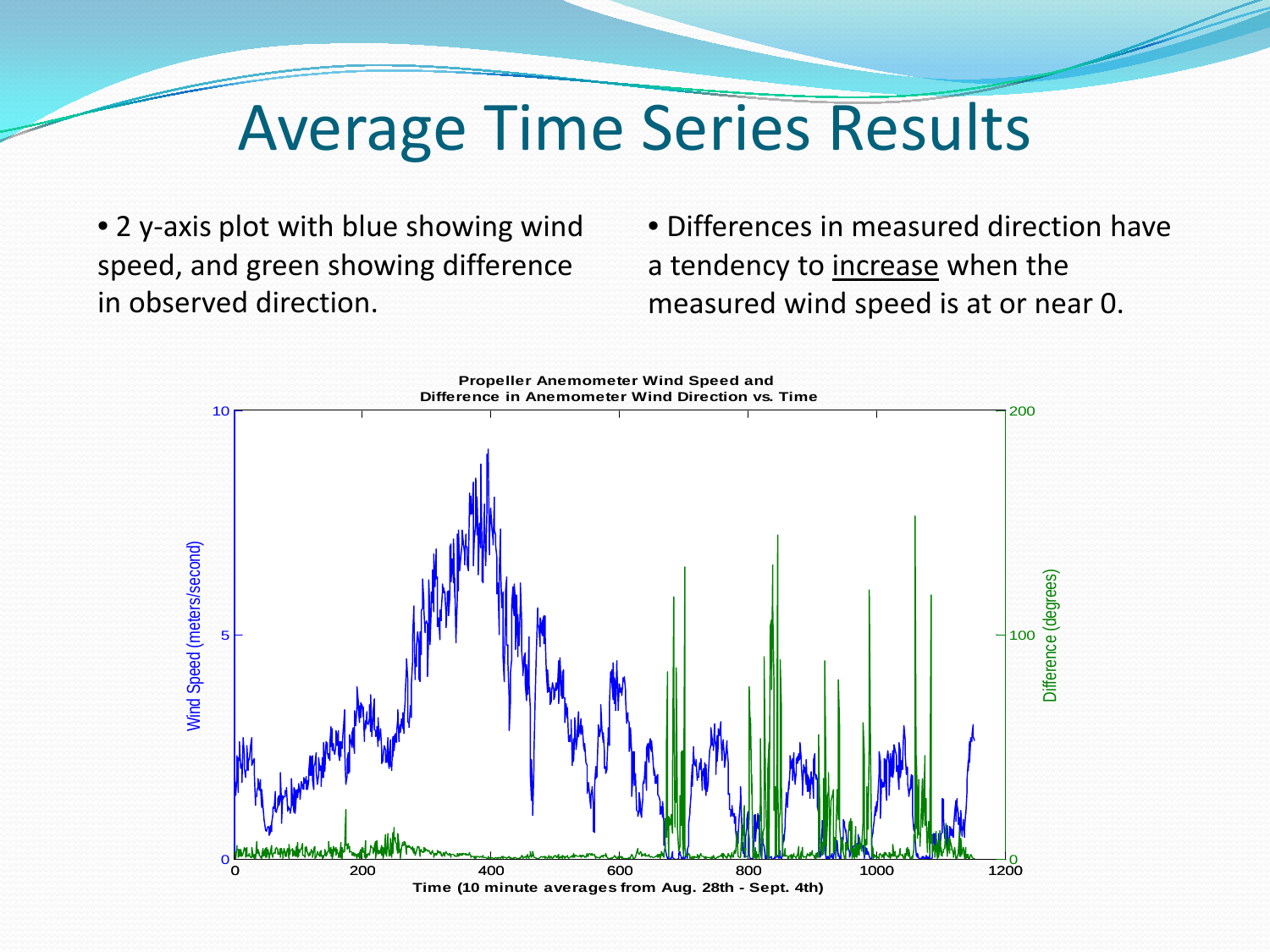#### Average Time Series Results

• Error bar plot showing absolute error in wind speed between anemometers from the averaged Time Series Data.

• 1014 data points

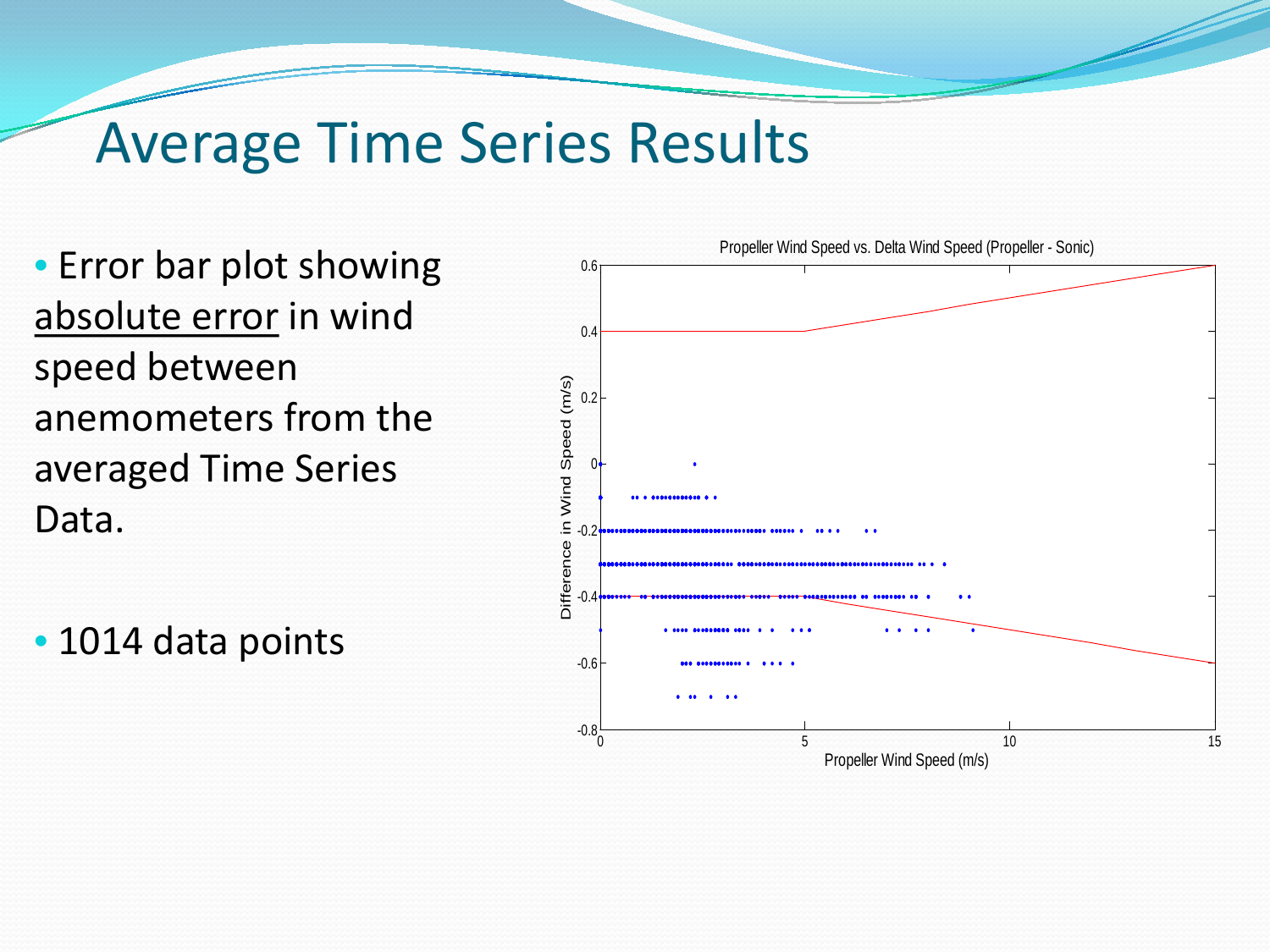#### Average Time Series Results

- Comparing Anemometer Speeds from the averaged Time Series Data
- Near perfect correlation •  $R = +1.0$
- Slight bias with Sonic always measuring about 0.25 m/s faster than Propeller

• Maximum difference is 0.70 m/s

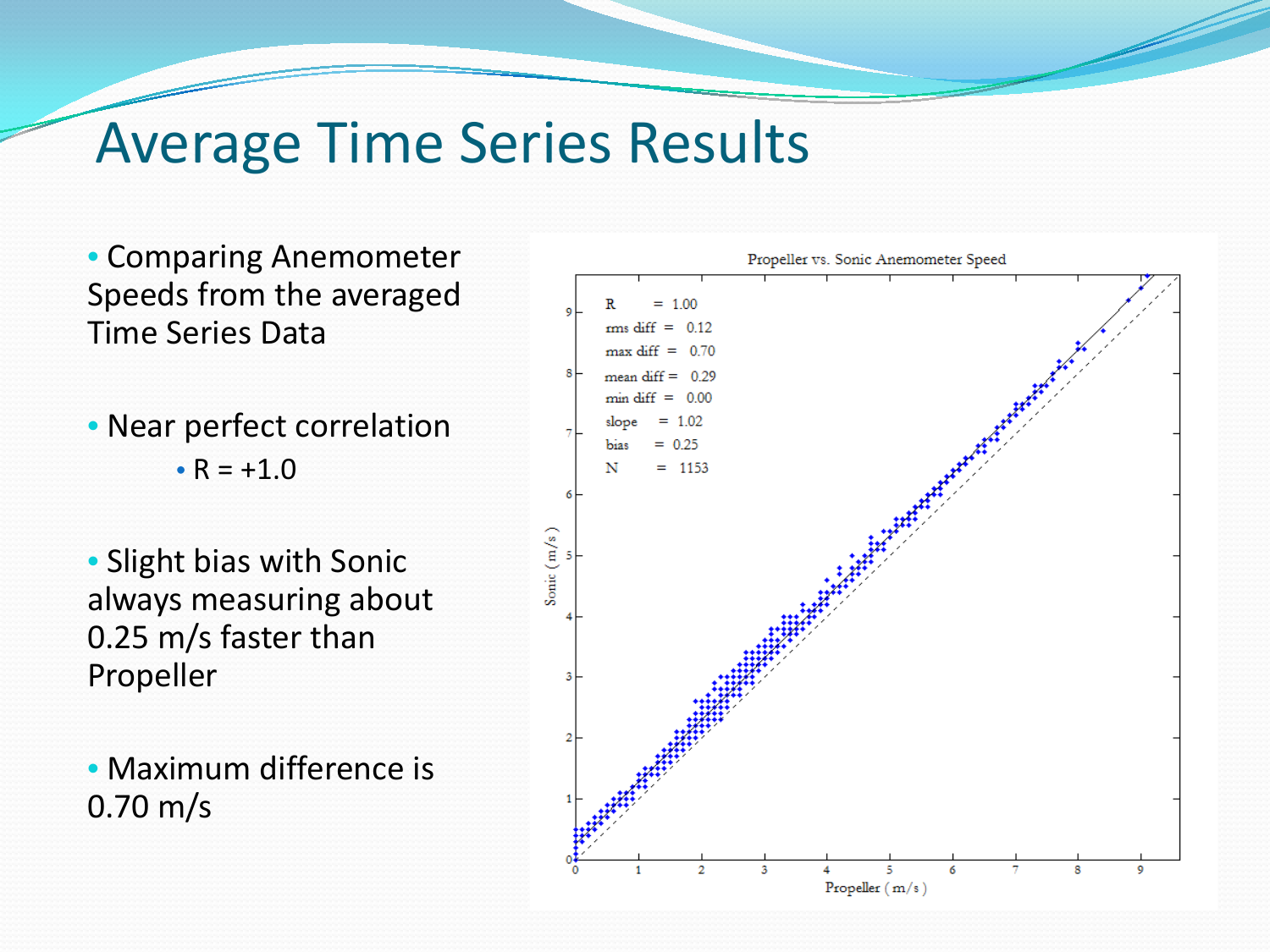#### OSTF1 Data Results

• Histogram showing distributions of the absolute error in wind direction between anemometers on sensor test facility (OSTF1)

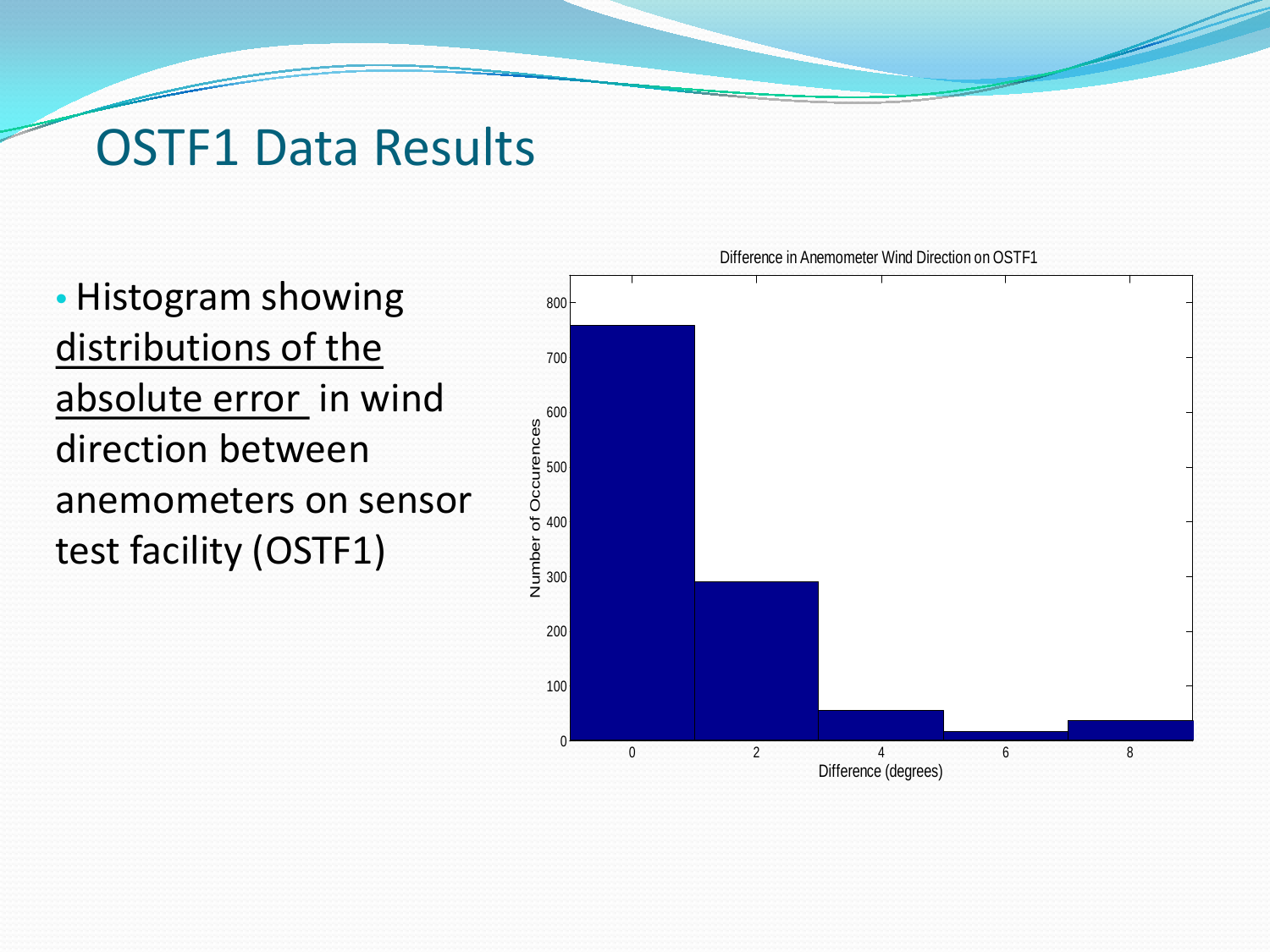#### Real Time Data Results

• Error bar plot showing absolute error in wind speed between the sonic and propeller anemometers on 41040

•1014 data points

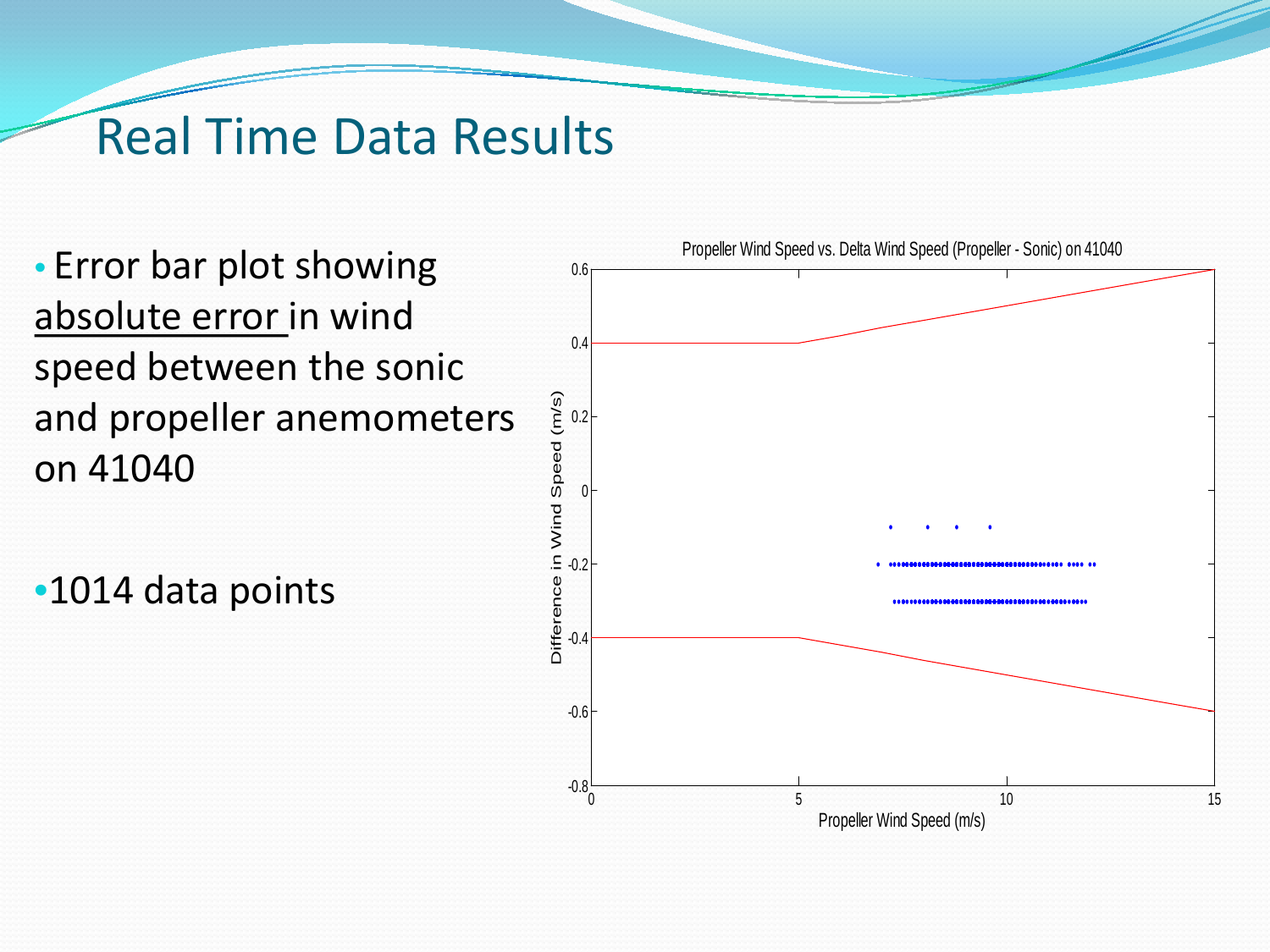#### Real Time Data Results

• Histogram showing distributions of absolute error in wind direction between the propeller and sonic anemometers on 41047



Differences in Anemometer Wind Direction on 41047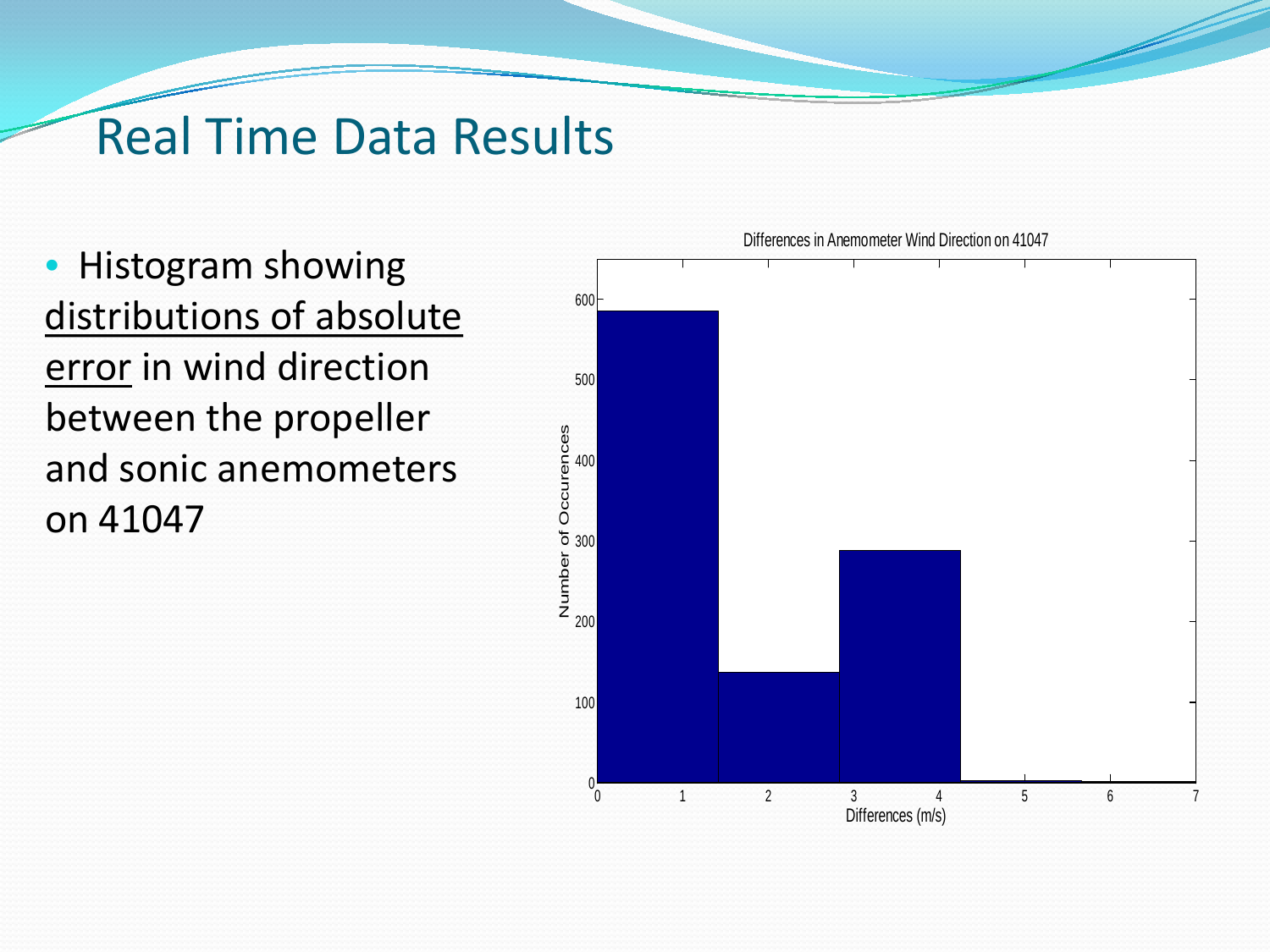## Real Time Data Results

- Comparing Anemometer Speeds on 41040
- Biased towards Sonic Anemometer by 0.13 m/s
- •Near perfect correlation •  $R = +1.0$
- Maximum difference is 0.30 m/s

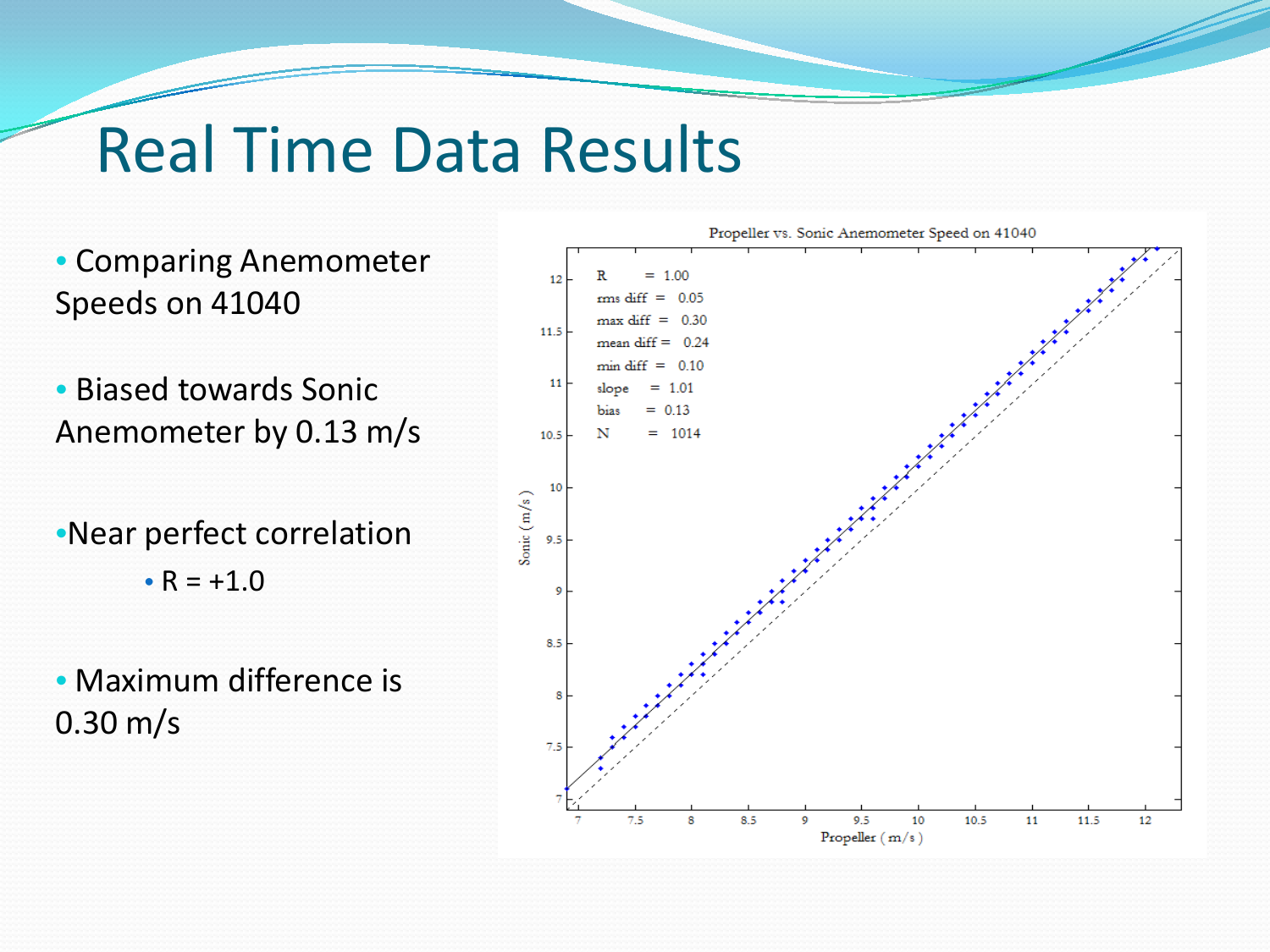# Conclusions

- With the exception of one glitch, no data was lost during the week of Hurricane Isaac from the Time Series Data.
- Raw Time Series Data has much larger differences than averaged data.
	- Consequence of "smoothing effects" caused by averaging.
- The sonic anemometer on average is slightly faster than the propeller anemometer (possibly due to threshold speeds).
- The difference in direction between anemometers increases dramatically when the measured propeller wind speed is less than 1 m/s.
	- 99% chance that if the difference in wind direction between anemometers is greater than the standard deviation of the delta, then the measured propeller speed is less than 1 m/s.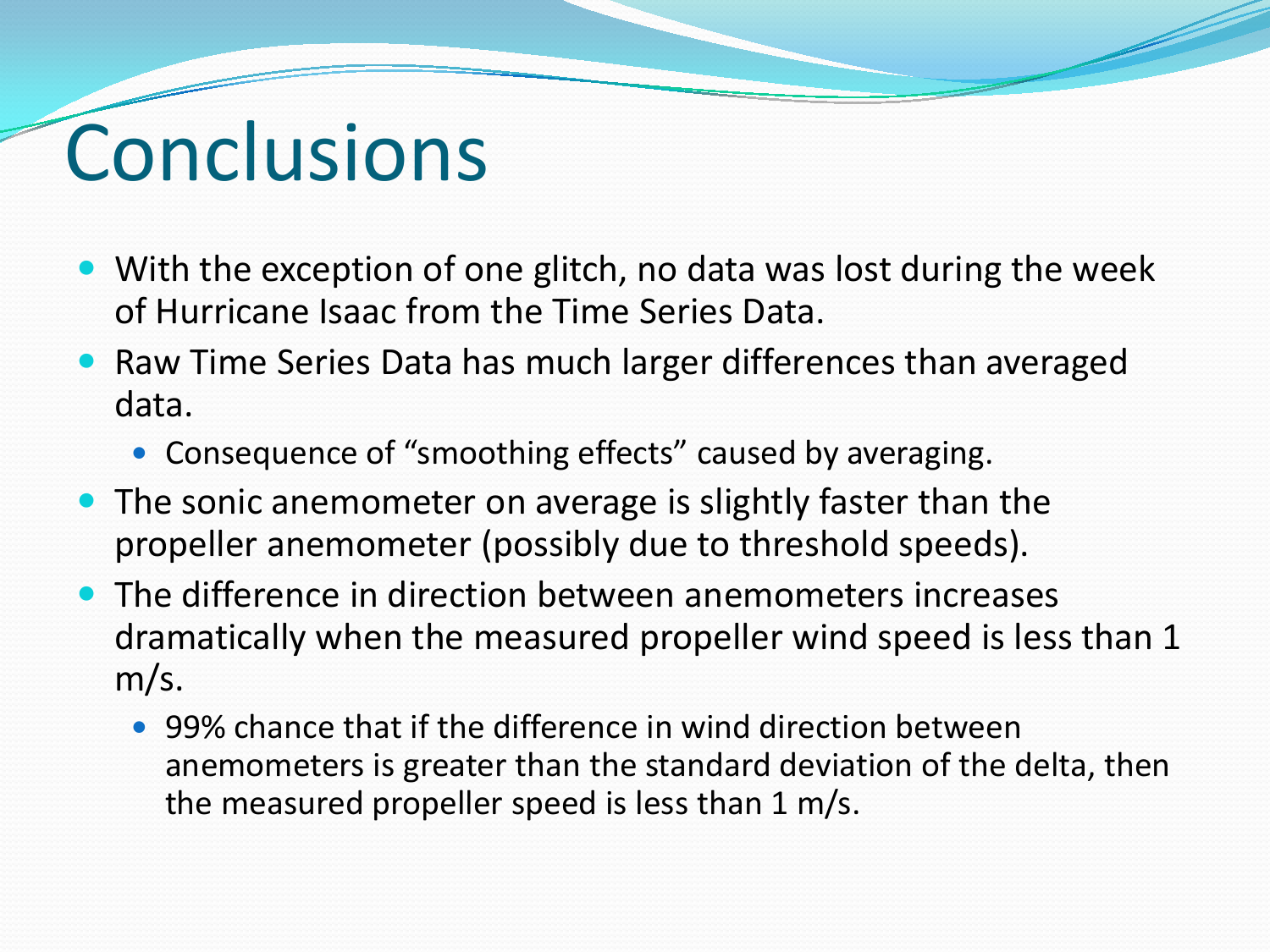# Content/Skills Learned

- Value of NDBC
- Matlab
- Excel
- Statistical/Comparative analysis techniques
- Graphing/plotting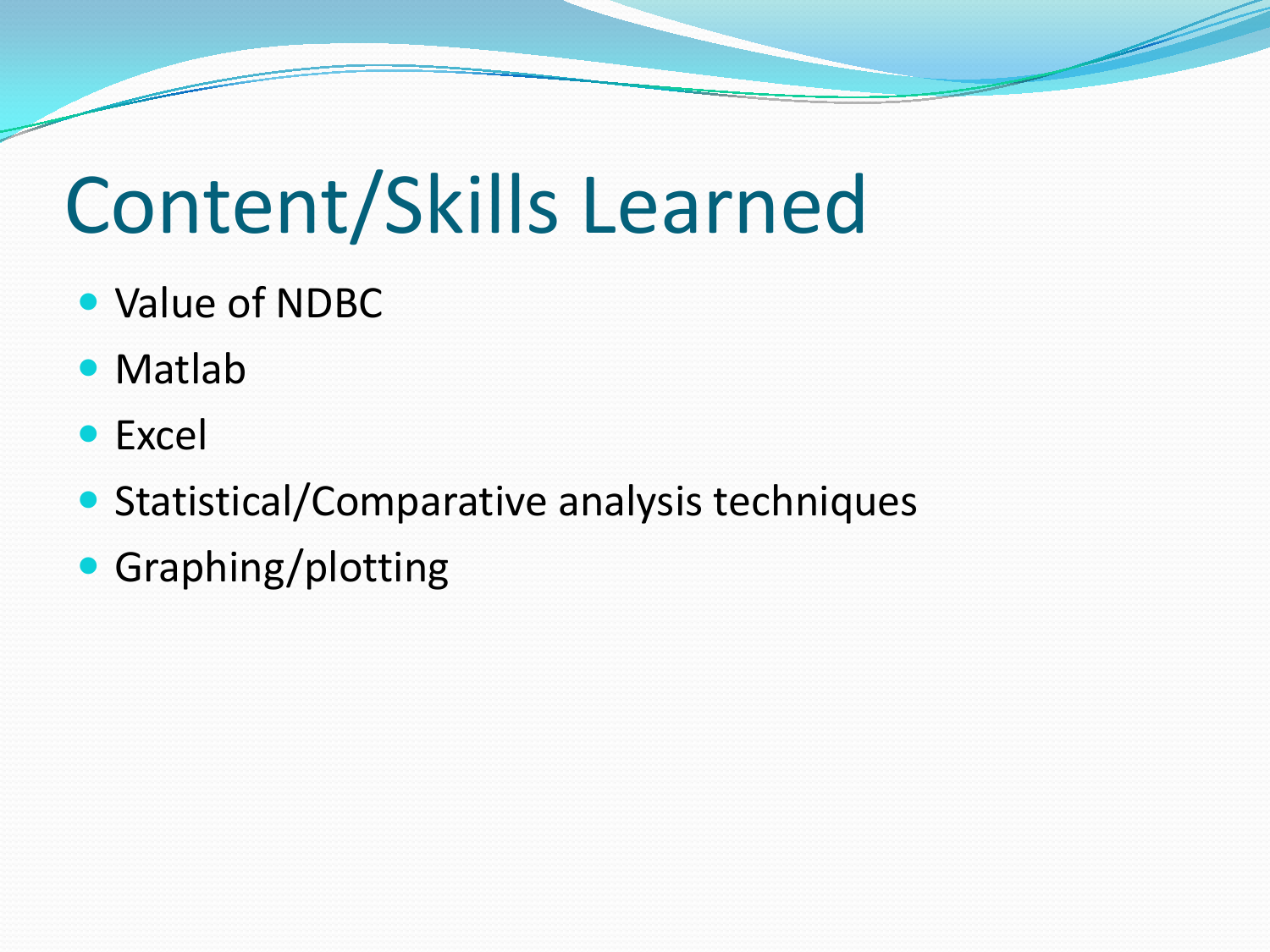# Challenges

- New to Matlab
- **Going from meteorology to engineering**
- Work environment
- Thinking on my own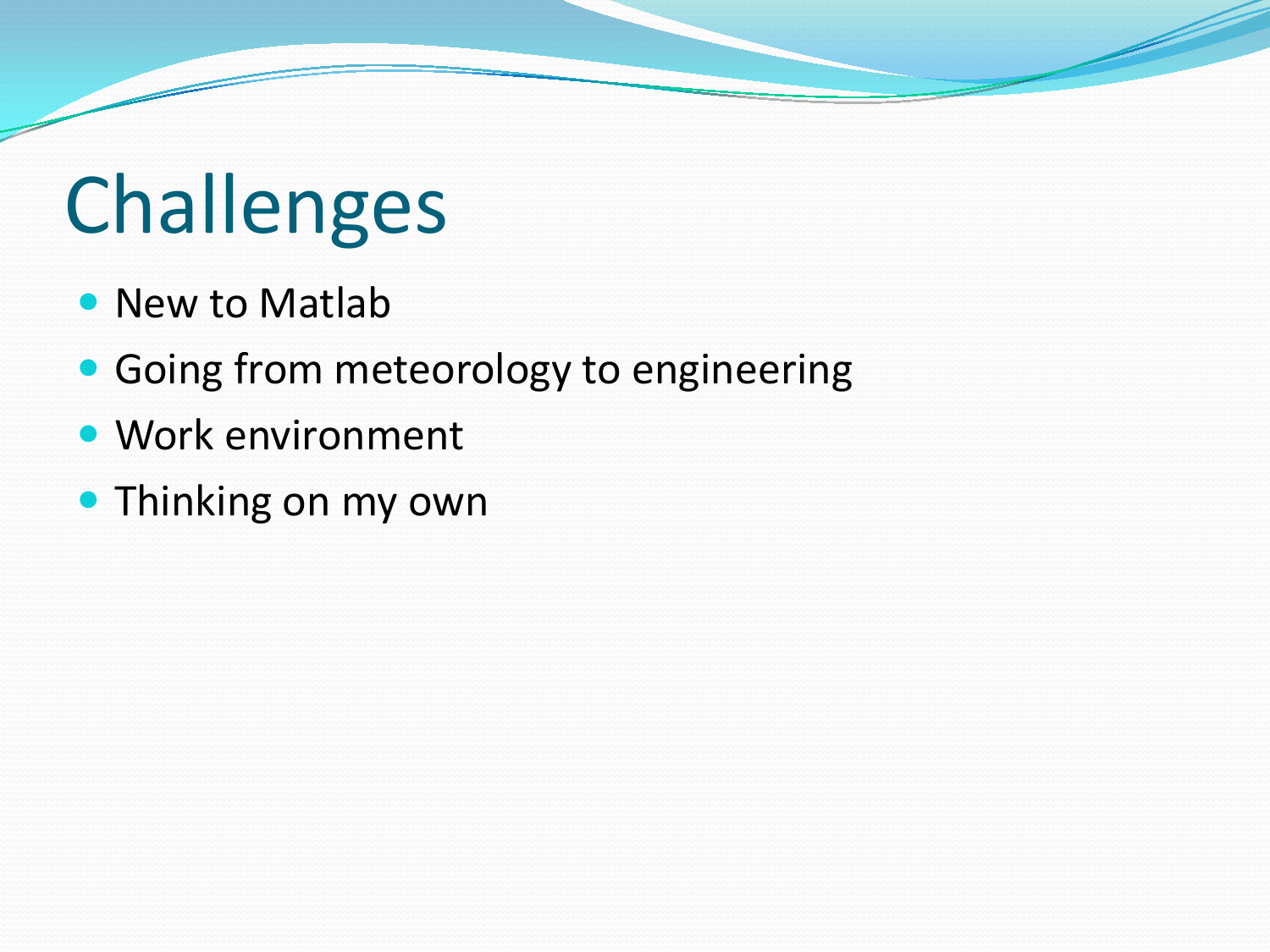# Final Thoughts

- Value of Internship
- Cool meetings
- Connections
- Career Outlook